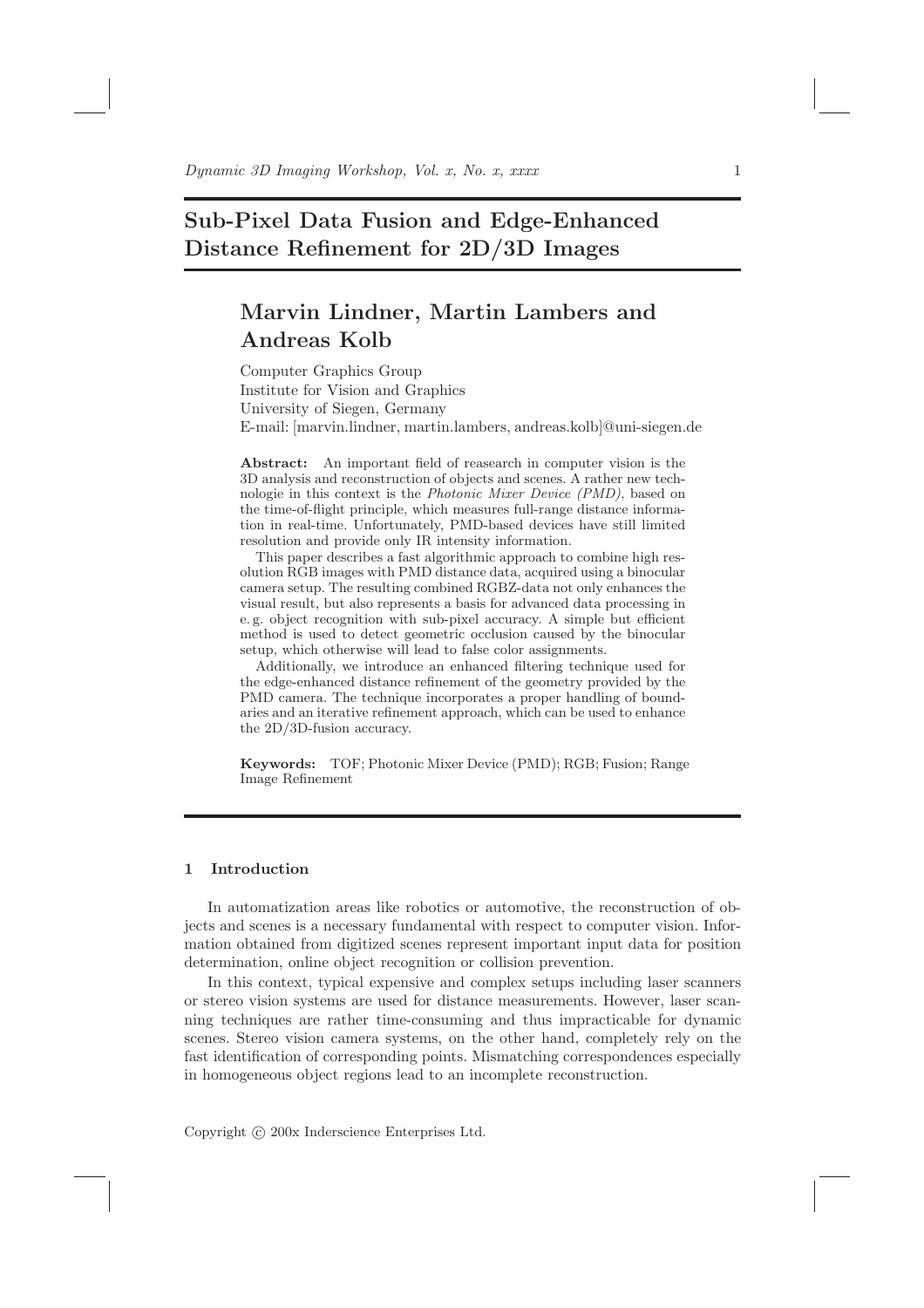#### 2 Marvin Lindner, Martin Lambers and Andreas Kolb

A rather new and promising approach developed in recent years estimates the distance by time-of-flight measurements for modulated, incoherent light based on the new Photonic Mixer Device (PMD) technology [2, 12]. Integrating a PMD camera into a vision system, full-range distance information is available at interactive frame rates up to 15 fps. Nevertheless, there are still problems to be solved, e. g. the relatively low sensor resolution or the simple IR intensity image provided by the camera. Thus, many algorithms known from image processing cannot be applied to PMD data directly.

The contribution of this paper is a combined  $2D/3D$  vision system, consisting of a PMD and an RGB-camera, which improves the capabilities of downstream processing tasks like object recognition. The system incorporates the refinement of low resolution range images including boundary handling and edge enhancement as well as a 2D/3D fusion technique consisting of full range color mapping and occlusion detection. The distance refinement improves the geometry provided by the PMD camera and thus increases the accuracy of 2D/3D data fusion.

A short overview of known related work is given in Sec. 2. The design of our fusion model is described in Sec. 3. The distance refinement approach is discussed in more detail in Sec. 4, whereas the final data fusion is treated in Sec. 5. Finally, the results are given in Sec. 6.

## 2 Related Work

#### 2.1 Data Fusion

So far, there exist only a few distinguished approaches to combine PMD distance information with high-resolution RGB image data, differing in their particular realization concerning hardware and software implementation.

Prasad et al. [6] describe a hardware-based realization, which combines a traditional CCD and a PMD chip in a monocular device using an optical splitter. Due to the monocular setup, no special mapping transformation between both images has to be done as both images consist of the same view.

Another approach using the combination of a 2D- and a 3D camera has been presented by Reulke [8]. Unlike the hardware-based realization, a binocular camera setup is used, as in our case. The final data fusion is achieved by an algorithm called orthophoto generation [5]. Here, the 2D image is distorted in order to eliminate the perspectivity of the image by taking the 3D information into account. The result is an orthographic image, where all optical rays are parallel. After the image rectification, the data fusion is straight forward applying a parallel mapping of the color information onto the appropriate distance data.

#### 2.2 Up-Scaling Techniques

Simple techniques for color images usually refine the pixel-grid by adding new pixels between existing pixels applying nearest neighbor or bilinear interpolation (see Fig. 1 left). In contrast to this, biquadratic filtering instead places the new pixel grid according to biquadratic B-spline subdivision scheme [11], thus neglecting the original sample locations on the new level (see Fig. 1 right) and resulting in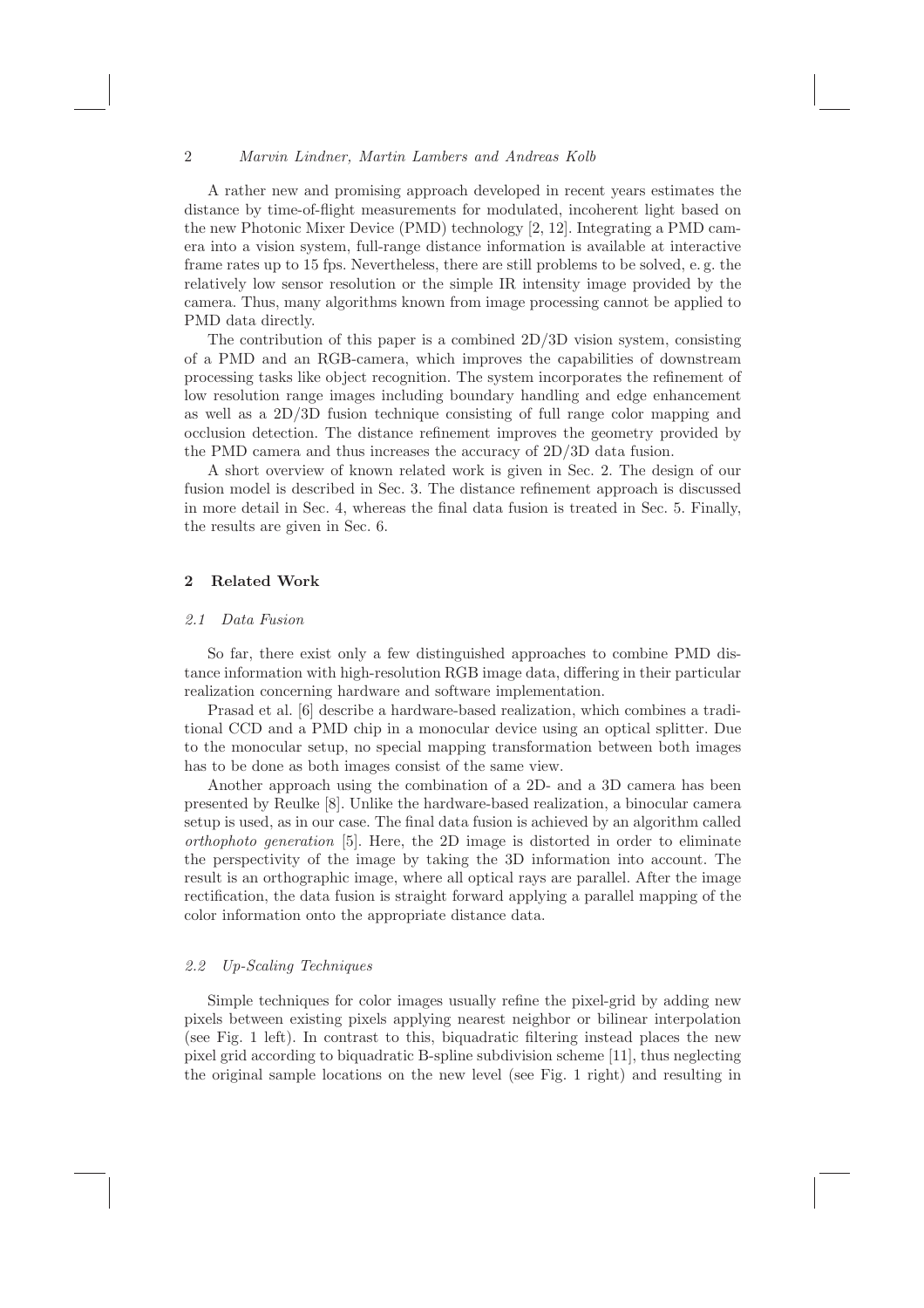

Figure 1 Left: Standard refinement reusing existing pixel; Right: Biquadratic scheme using a shifted pixel grid.



Figure 2 2D/3D camera setup consisting of a 19k PMD and a high-resolution CCD-camera mounted on top.

a slightly shifted pixel grid. By making use of bilinear interpolation, biquadratic filtering can be implemented easily, giving improved results by avoiding the typical diamondshaped artifacts of bilinear interpolation and yielding a  $C<sup>1</sup>$  continuous limit function.

Higher interpolation schemes like bicubic interpolation exist, but do not give crucial advantages for image filtering. Furthermore, high order interpolation schemes have been discarded due to the size of their filter masks and the resulting case differentiation for invalid pixel handling in the border regions (cmp. Sec. 4).

## 3 Overview

In Fig. 3 an overview about the overall fusion process is given. The processing pipeline consists of two main blocks: the distance refinement and the actual data fusion. Prior to both, a simple background segmentation based on the PMD pixel's amplitude is performed, discarding unreliable distance values, so-called *invalid pix*els, by simple thresholding.

During the distance refinement two main processing tasks are performed due to the perhaps invalid pixels:

- 1. An extrapolation of valid pixels to restore missing data for the biquadratic interpolation scheme and thus avoid shrinking of the valid pixel areas.
- 2. An enhanced biquadratic upscaling of the valid regions incorporating edge preserving as well as special treatment of still incomplete grid cells.

During the data fusion an occlusion detected prevents false color mapping in regions where the color camera is unable to provide proper information due to the bifocal setup of the combined vision system (see Fig. 2).

The actual data fusion takes the refined distance information as well as the additional high-resolution color image as input in order to combine both images to an enhanced scale independent dataset. Here both images do not necessarily have the same resolution. Especially the color image is normally of higher resolution providing additional information for computer vision tasks.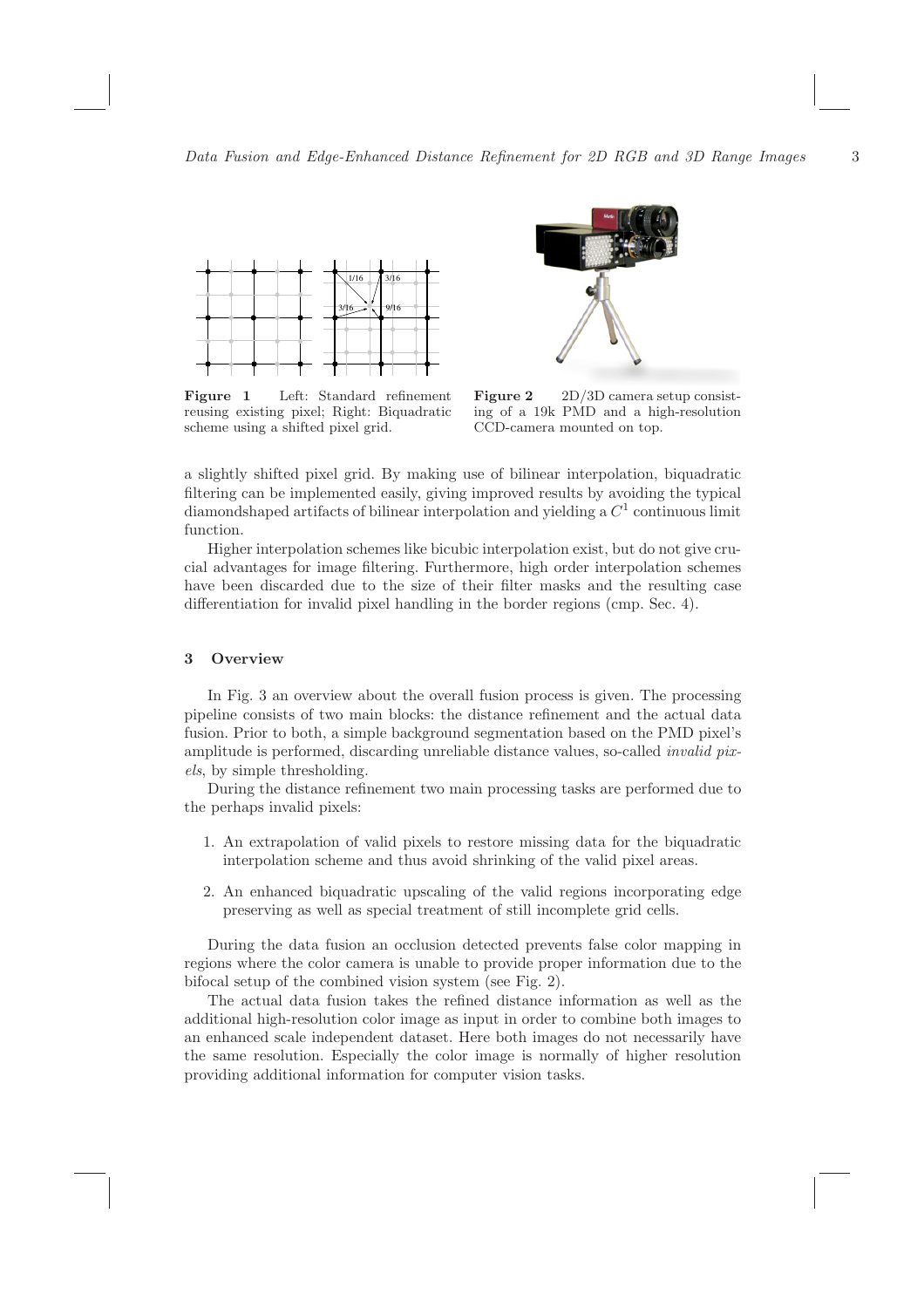

Figure 3 The overall distance refinement approach.

As the data fusion approach highly depends on the correct reconstruction geometry and therefore on proper distance information, the PMD has been calibrated first using the depth calibration model described in [3, 4].

Due to the fixed setup, these parameters have to be determined only once during an initialization step.

## 4 Distance Refinement

The goal of distance refinement is to supply more accurate depth information for the data fusion as it is done by simple linear interpolation. In our case, we concentrate on mono-modal upscaling schemes using depth data only, so no additional input data or preprocessing steps are necessary.

Since we head for real-time data processing, we apply filter-based biquadratic upscaling techniques preventing exhaustive pre-processing, beside the mentioned simple background segmentation. The proposed upscaling technique implements a pyramidal upscaling, i.e. the image is scaled by a factor of two in a recursive manner [11].

In contrast to standard images, low-resolution PMD images provide inaccurate distance information for pixel covering depth inhomogeneity, yielding so-called  $fly$ ing pixels, or areas with insufficient incident active light. The latter is marked as invalid during the background segmentation.

When upscaling a PMD depth image, it is very important to avoid propagating data from both flying and invalid pixels during the interpolation. Thus, a special treatment of both is necessary and discussed more into detail in the following sections.

## 4.1 Enhancement of Jumping Edges

Instead of a plain PMD pixel interpolation, the implemented interpolation incorporates a gradient-based resampling approach as proposed by Kraus et.al. [1]. Gradient-based resampling techniques are used for upsampling RGB images, preserving sharp edges in the upscaled image version. In our case, the gradient and Laplacian is used to adjust the sampling locations for the interpolation, i.e. the coordinates of each sample location are displaced by an offset vector  $$ 

$$
\vec{\mathbf{d}}(x) = \frac{-\sigma \cdot \Delta f(x)}{|\nabla f(x)|^2} \nabla f(x)
$$
\n(1)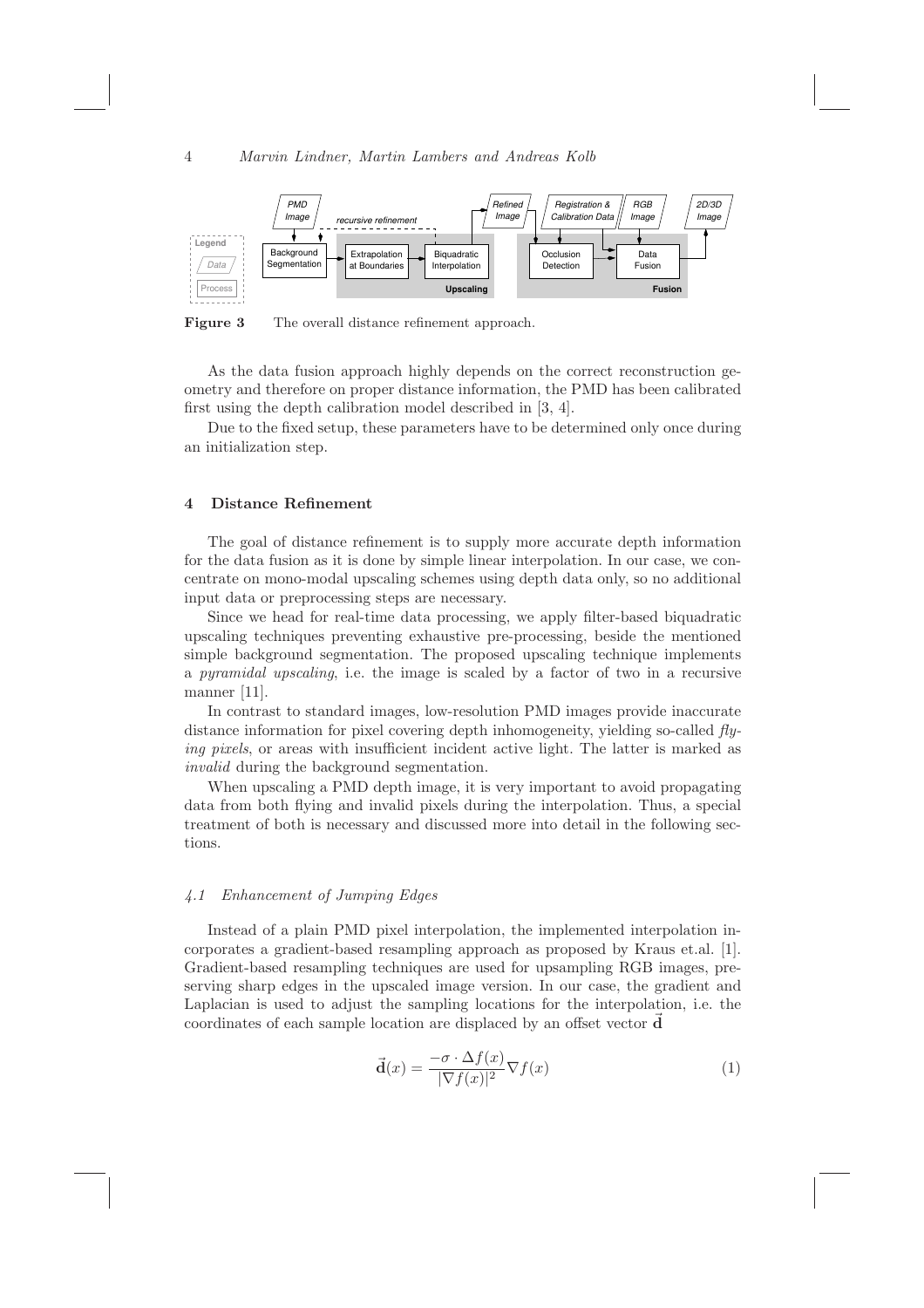

**Figure 4** Extrapolation of invalid pixel (• valid,  $\circ$  invalid and  $\circ$  extrapolated pixel). Left: Extrapolation in case of one invalid sample:  $B = 2A - A'$  or  $B =$  $\frac{1}{2}(2A - A' + 2D - D')$ ; Right: Extrapolation in case of two invalid samples:  $B = 2A - A'$ ,  $\overrightarrow{D} = 2C - C'$ . In the second case, no extrapolation is performed.



Figure 5 Left: Extrapolation in case of three invalid samples:  $B = 2A - A', C =$ 2A − A''; Right: Interpolation using valid (●) or extrapolated (◇) samples only: (1)  $P = \frac{1}{4}A + \frac{1}{2}C + \frac{1}{4}D$ , (2)  $P = \frac{1}{4}B + \frac{3}{4}C$ , (3)  $P = \frac{3}{4}A + \frac{1}{4}B$ .

away from the edge avoiding edge smoothing and discarding flying pixel information for the sampling of sub-pixel locations. Here, the parameter  $\sigma \in [0, 1]$  influences the displacement, i.e. for  $\sigma = 0$  the method is equivalent to the original biquadratic interpolation.

As the offset d depends on the gradient  $\nabla f(x)$  and the Laplacian  $\Delta f(x)$ , a simple Gaussian is applied to smooth the data for the gradient and the Laplacian computation and thus to reduce the influence of noise on the  $2<sup>nd</sup>$  order scheme. Furthermore, to apply the method to PMD depth images, we ensure that the gradient and Laplacian are approximated based on valid depth values only. Invalid depth values were simply discarded from the respective filtering masks.

Since the computation of gradient and Laplacian may be unstable, the magnitude of  $\dot{d}$  is clamped to a user-specified maximum m. Kraus et.al. [1] suggest a value of  $m \approx 0.25$ , which worked fine in our experiments. To avoid strong edge sharpening in rather homogeneous regions, we also introduced a lower threshold  $t_q$ . Thus, if the length of the gradient  $\nabla f(x)$  is smaller than  $t_g$ , the location correction is omitted.

We further improved the original edge-directed approach by applying the offset correction iteratively: the sampling coordination are repeatedly displaced by  $\vec{d}$  until the length of  $\vec{d}$  is smaller than a threshold  $t_d$ , or until the maximum number of iterations is used. This moves the sample location away from the edge center until a position on neighboring objects has been reached. This copes also with the fact, that a single step approach generally does not identify a proper resample location as the difference between the real edge and the second order edge model behind Eq. 1 increases with farther distance to the original sampling location.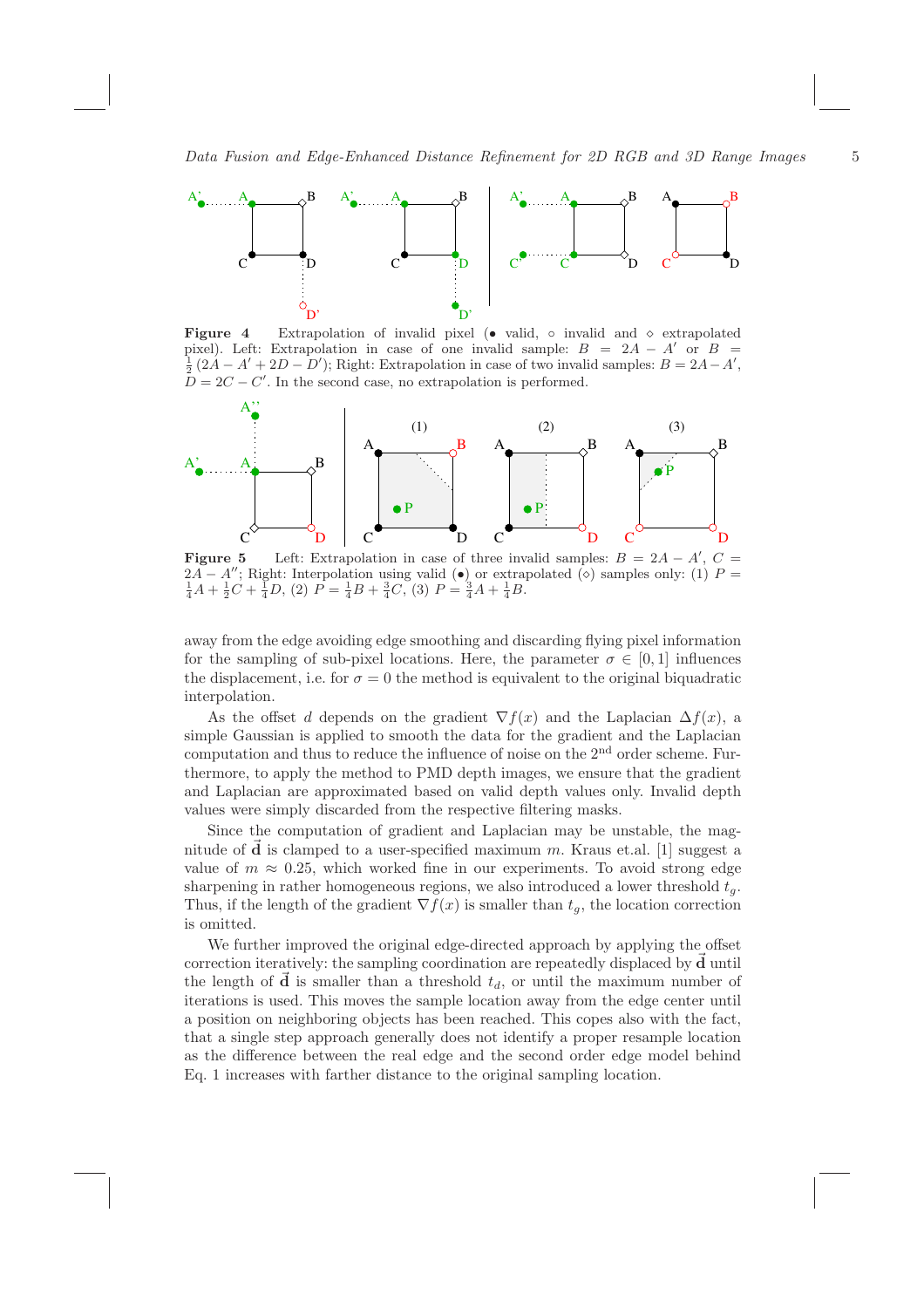

Figure 6 Left: Simple color mapping using quads as underlying geometry. Middle: 2D/3D data fusion using projective texturing. In both cases no distance refinement or outlier suppression has been applied. Right: Image mapping without (top) and with hidden surface removal (bottom). Areas not seen by the RGB camera are marked light green.

## 4.2 Handling of Invalid Pixels

In the context of upscaling PMD data, the interpolation should be applied to cells with four valid pixels only in order to suppress invalid pixel propagation (see Fig. 1). For this reason, we apply an extrapolation of the boundary depth values, in order to expand the valid pixel region artificially without actually changing the original validity of a pixel. The detailed extrapolation schemes for one and two invalid pixels are depicted in Fig. 4 whereas the three pixel case is shown in Fig. 5 left.

During the interpolation step, the interpolation itself is still restricted to meaningful sample locations w.r.t. the original boundary to preserve smooth edges. Invalid pixels still may contribute to the interpolation if extrapolation has failed. In these situations simpler interpolation schemes like based on linear interpolation schemes are applied in order to obtain smooth boundary contours also in these cases (see Fig. 5 right).

Instead of using biquadratic interpolation only and thus skipping still understaffed cells, special treatment provides a much smoother boundary shape even if it is less accurate compared to biquadratic interpolation. An extrapolation should be performed in all cases as it leads to more accurate depth continuity than interpolating valid border pixels only. Thus it is a necessary step, whether biquadratic or simpler interpolation schemes are used.

## 5 Data Fusion

Having the acquired 2D and (possibly upscaled) 3D image of both cameras, the correct color value for a PMD pixel is given by its back-projection into world coordinates and a subsequent perspective projection onto the RGB image plane. However, pixelwise projection describes only an elementary one-to-one mapping, which generally results in an RGB image undersampling and a loss of information. Often a more detailed mapping is desired, e. g. in object recognition. Fig. 6 shows an example.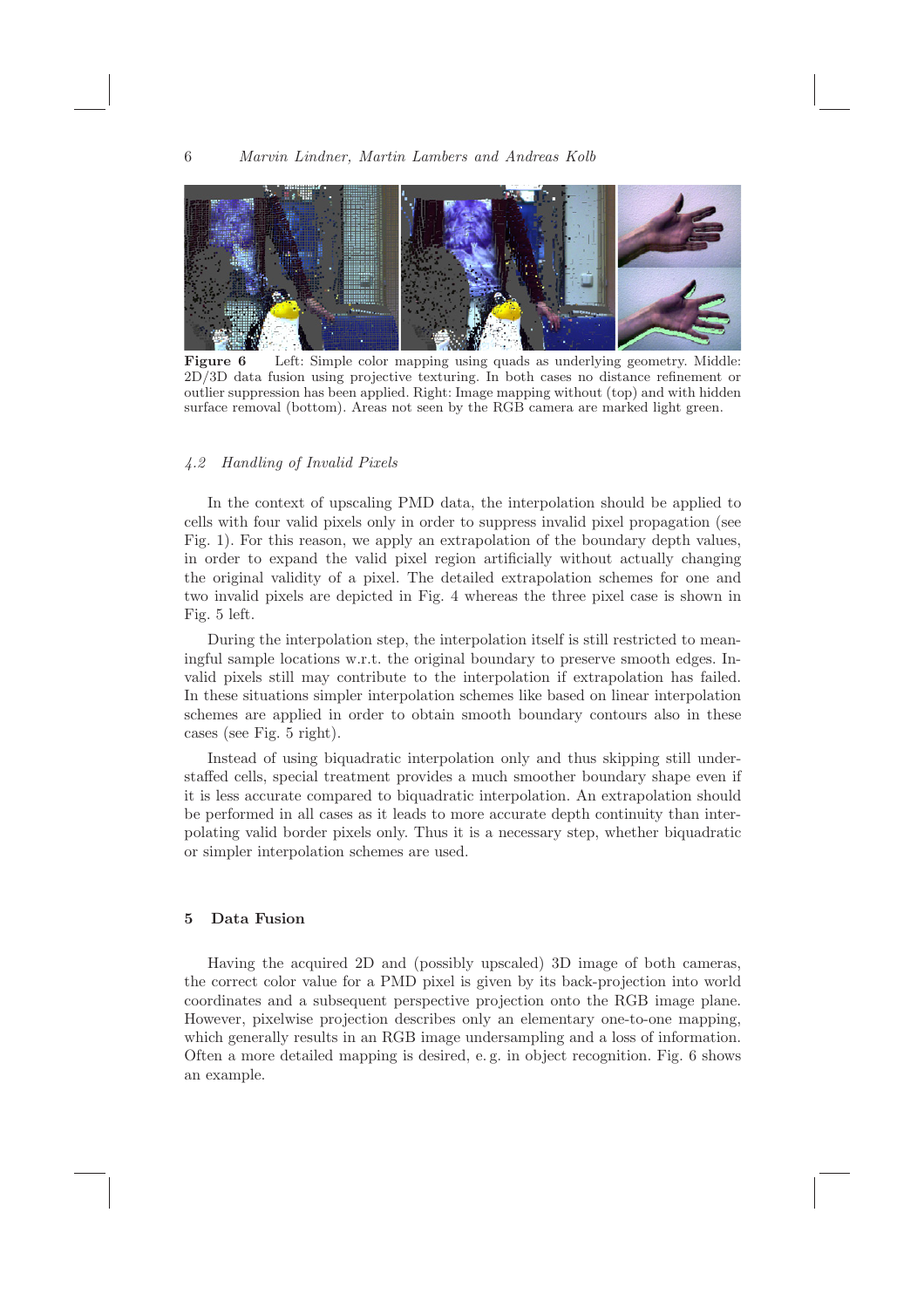#### 5.1 Projective Texturing

Unlike the approach taken by Reulke [8], our fusion approach is based on projective texture maps rather then on orthophoto generation. Projective textures have first been introduced by Segal et al. [9]. Here, the image of the RGB camera is assumed to be projected onto the geometry provided by the PMD camera distance information. Due to the involved perspective projection a simple linear color interpolation yields incorrect results.

Assuming, we have two points  $S_1^P$  and  $S_2^P$  in the image plane of a virtual camera (equivalent to the real PMD camera but with higher resolution), the rasterization of any intermediate point using linear interpolation

$$
S^{P} = (1 - t) \cdot S_1^{P} + t \cdot S_2^{P}
$$
 (2)

requires the proper computation of the associate location  $S<sup>R</sup>$  in the RGB image plane. According to Segal [9],  $S<sup>R</sup>$  is the  $(x, y)$ -component of

$$
P^{R}/w^{R} = \frac{(1-t) \cdot P_{1}^{R}/w_{1}^{P} + t \cdot P_{2}^{R}/w_{2}^{P}}{(1-t) \cdot w_{1}^{R}/w_{1}^{P} + t \cdot w_{2}^{R}/w_{2}^{P}}
$$
(3)

Eq. 3 can be computed on programmable graphics hardware using the fixed functionality of the rasterization stage interpolating  $(x, y)^R/w^P$  and  $w^R/w^P$  linearly, resulting in accurate sub-pixel RGB information.

#### 5.2 Hidden Surface Removal

Due to the different viewing directions of both cameras, an incorrect mapping mainly in the near range may occur (see Fig. 6 right). These artifacts are caused by occlusion, e.g. in concave regions or at object contours. For these surface regions, the RGB camera is unable to provide a proper object color and the projective mapping described in Sec. 5.1 samples erroneous color.

In order to prevent this mismapping, we adopt a rendering approach comparable to shadow maps [7, 10]. The main idea is to store the closest geometry portion w.r.t. the RGB sensor in a depth-buffer. Therefore, each geometry vertex is transformed into the RGB camera coordinate system first, where its distance to the RGB camera's origin is automatically interpolated and written to an off-screen render target.

During the color assignment, every vertex point is again transformed into the RGB camera coordinate system, where its current distance  $z<sup>R</sup>(x, y)$  is compared with the corresponding z-Buffer entry. If the current fragment is farther away from the RGB sensor than the distance information stored in the frame buffer, i.e.

$$
z^{R}(x, y) > z\text{Buffer}^{R}(x, y) + \varepsilon,
$$
\n<sup>(4)</sup>

the fragment is hidden and the color assignment is omitted. Where the  $\varepsilon$ -offset is required to account for quantization and noise in the depth image.

#### 6 Results

The fusion of 2D image data with the 3D geometry retrieved from the PMD-data clearly adds visual improvement to the resulting data (see Fig. 6 left). Additionally,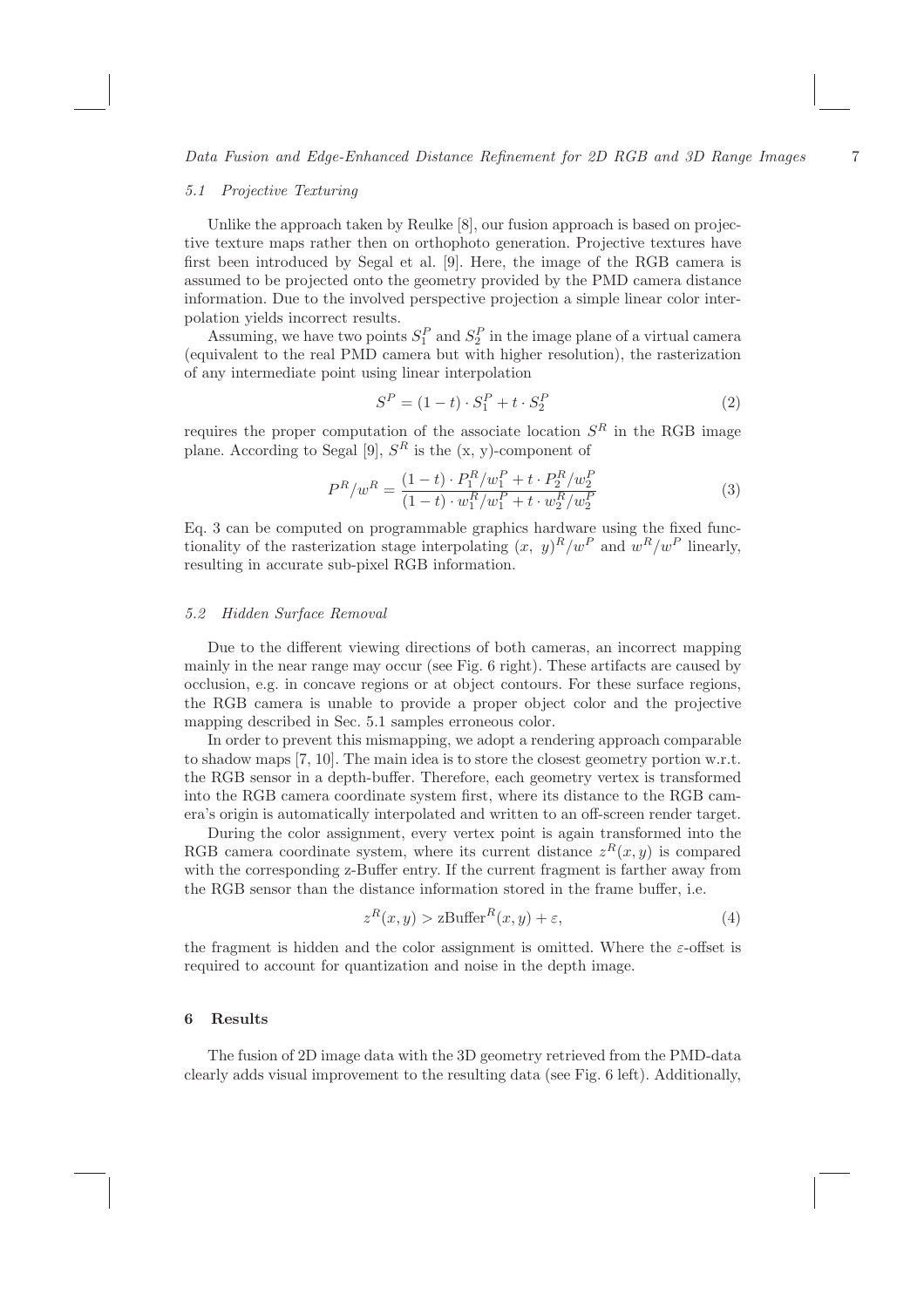

Figure 7 Results of pyramidal interpolation schemes (total upscale factor 8) for a  $64 \times 48$  PMD sensor: (a) Biquadratic; (b) and (d) Edge-directed Biquadratic; (c) and (e) our iterative edge-directed approach.

the fused 2D/3D data open up new possibilities for scene analysis, e.g. for object recognition or distance refinement. A proper distance calibration is absolutely necessary due to the algorithm's dependence on an accurate geometric reconstruction.

The distance refinement has been tested with a  $64 \times 48$  and a  $160 \times 120$  PMD camera. The  $64 \times 48$  has a better signal-to-noise ratio resulting in less distance noise. Fig. 7 shows the different interpolation approaches for a  $64 \times 48$  distance image. Using the edge-directed interpolation technique [11] already improves results. As shown in Fig. 7d, the object edges appear sharper, but a staircase effect remains. Applying our iterative method, both the staircase effect as well as the flying pixels are heavily reduced and flat regions are still smooth (Fig. 7e). Concerning the boundary handling, the proposed extrapolation technique results in much better shaped boundary curves, compared with a standard biquadratic interpolation approach (see Fig. 8).

Combining fusion and distance refinement for a  $160 \times 120$  PMD camera reveals improved fusion results (see Fig. 9). Due to the suppression of invalid and flying pixels, color mismatches hardly occur. It should be noted, that the simple threshold based segmentation using the PMD autocorrelation amplitude does not always lead to optimal results close to object boundaries. More appropriate methods have to be investigated.

### Acknowledgment

This work is partly supported by the German Research Foundation (DFG), KO-2960/5-1.

## References and Notes

- 1 M. Kraus, M. Eissele, and M. Strengert. GPU-based edge-directed image interpolation. In Proc. Scandinavian Conference on Image Analysis (SCIA), 2007.
- 2 R. Lange. 3D Time-Of-Flight Distance Measurement with Custom Solid-State Image Sensors in CMOS/CCD-Technology. PhD thesis, University of Siegen, 2000.
- 3 M. Lindner and A. Kolb. Lateral and depth calibration of PMD-distance sensors. In Int. Symp. on Visual Computing (ISVC), volume 2, pages 524–533. Springer, 2006.